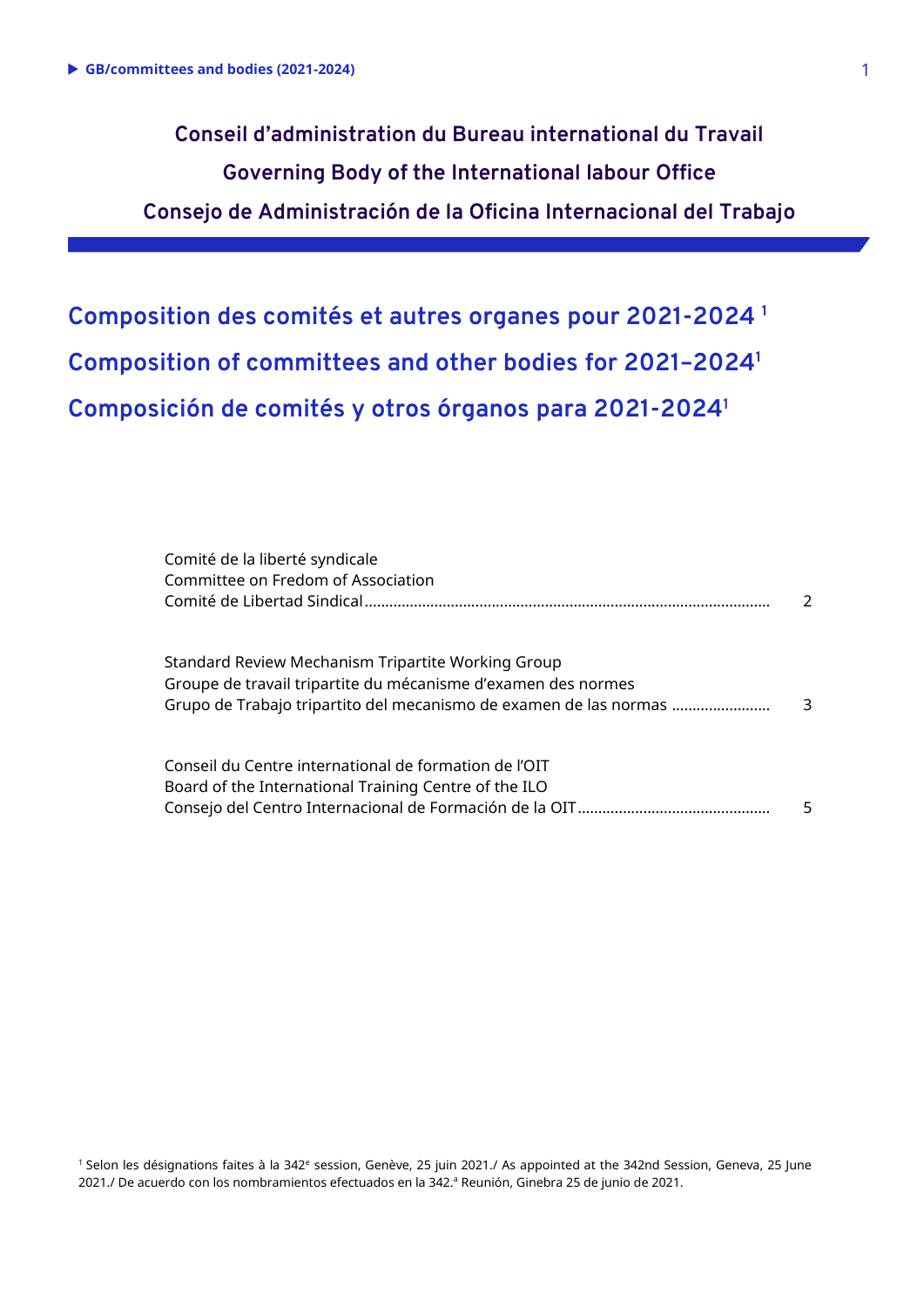# <span id="page-1-0"></span>**Comité de la liberté syndicale Committee on Fredom of Association Comité de Libertad Sindical**

| Président<br>Chairperson<br><b>Presidente</b>                                             | Mr Evance Kalula (Zambia) <sup>2</sup> |
|-------------------------------------------------------------------------------------------|----------------------------------------|
| Vice-président employeur<br><b>Employer Vice-Chairperson</b><br>Vicepresidente empleador  | Mr Alberto Echavarría (Colombia)       |
| Vice-président travailleur<br><b>Worker Vice-Chairperson</b><br>Vicepresidente trabajador | Ms Amanda Brown (United Kingdom)       |

#### **Membres gouvernementaux/ Government members/ Miembros gubernamentales**

#### **Membres gouvernementaux / Government members / miembros gubernamentales**

| Sr. Gerardo Corres (Argentina) | Mme Anousheh Karvar (France) | Ms Vicki Erenstein Ya Toivo (Namibia) |
|--------------------------------|------------------------------|---------------------------------------|
| Sra. Gloria Gaviria (Colombia) | Mr Akira Isawa (Japan)       | Ms Petra Herzfeld Olsson (Sweden)     |

#### **Membres employeurs / Employer members / Miembros empleadores**

#### **Membres titulaires / regular members / miembros titulares**

| Sr. Alberto Echavarría (Colombia) | Ms Renate Hornung-Draus (Germany) | Mr Thomas Mackall<br>(United States of America) |
|-----------------------------------|-----------------------------------|-------------------------------------------------|
| Mr Hiroyuki Matsui (Japan)        | Mr Kaizer Moyane (South Africa)   | Sr. Fernando Yllanes (México)                   |

### **Membres travailleurs / Worker members / Miembros trabajadores**

# **Membres titulaires / regular members / miembros titulares**

| Mr Zahoor Awan (Pakistan)    | Ms Amanda Brown (United Kingdom)    | $\mathsf{S}$ r. Gerardo Martínez (Argentina) |
|------------------------------|-------------------------------------|----------------------------------------------|
| Mr Magnus Norddahl (Iceland) | Ms Catelene Passchier (Netherlands) | Mr Ayuba Wabba (Nigeria)                     |

**CFA**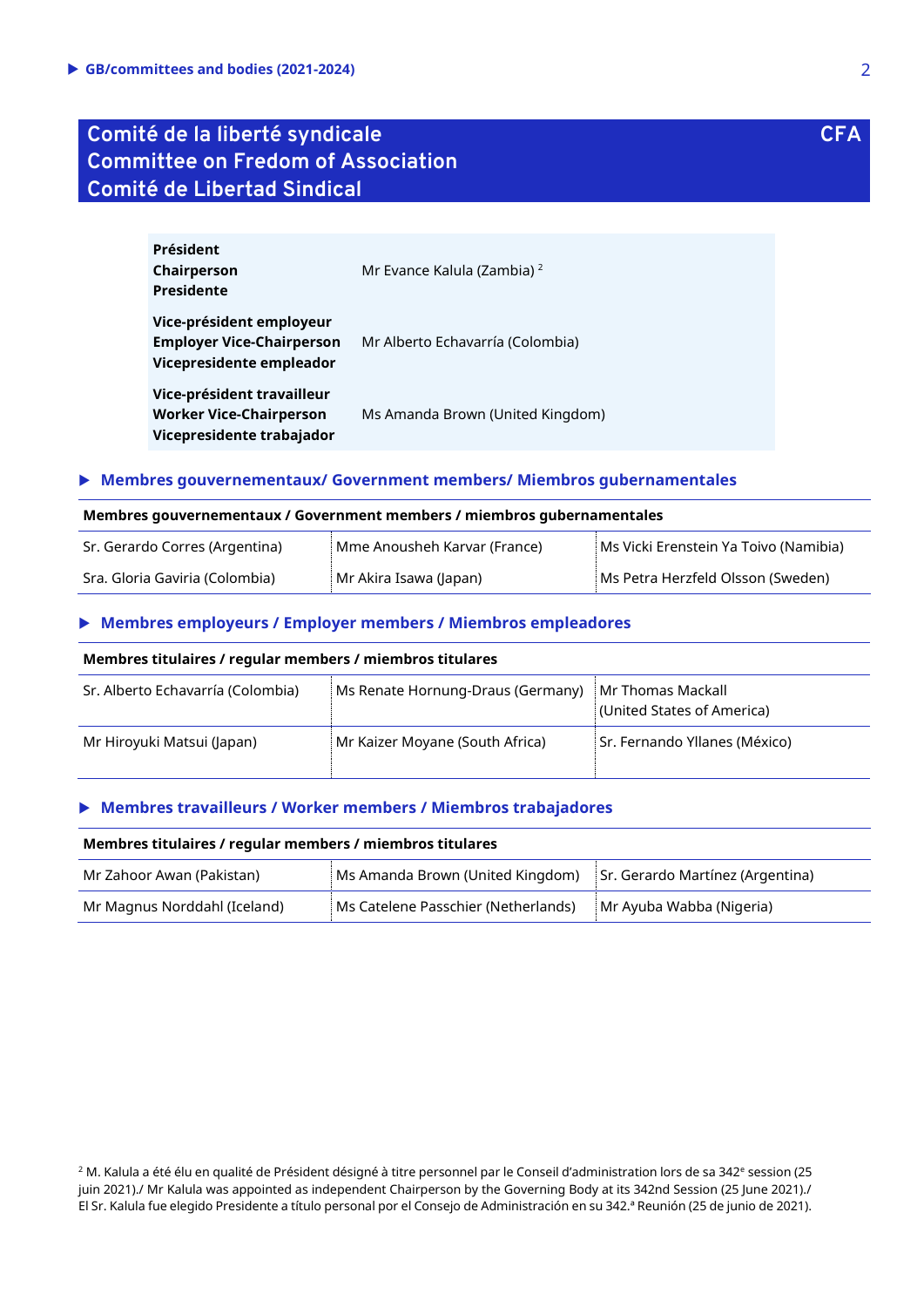# <span id="page-2-0"></span>**Standards Review Mechanism Tripartite Working Group Groupe de travail tripartite du mécanisme d'examen des normes Grupo de Trabajo tripartito del mecanismo de examen de las normas SRM TWG**

| Président   |                                             |
|-------------|---------------------------------------------|
| Chairperson | Mme Thérèse Boutsen (Belgique) <sup>3</sup> |
| Presidente  |                                             |

### **Membres gouvernementaux/ Government members/ Miembros gubernamentales**

| <b>AFRICA</b>   | México                      | <b>EUROPE</b>  |
|-----------------|-----------------------------|----------------|
| Algérie         | United States/Canada        | Lithuania      |
| Cameroun        | <b>ASIA AND THE PACIFIC</b> | Netherlands    |
| Mali            | China                       | Romania        |
| Namibia         | Korea, Republic of          | United Kingdom |
| <b>AMERICAS</b> | Pakistan                    |                |
| <b>Brasil</b>   | Philippines                 |                |
| Colombia        |                             |                |

### **Membres employeurs / Employer members / Miembros empleadores**

| M. Hamidou Diop (Sénégal)         | Ms Sonia Regenbogen (Canada) – Vice Chairperson |
|-----------------------------------|-------------------------------------------------|
| Sr. Alberto Echavarría (Colombia) | Sr. Manuel Terán (Ecuador)                      |
| Sra. Laura Gimenez (Argentina)    | Mr Kanishka Weerasinghe (Sri Lanka)             |
| Mr Paul Mackay (New Zealand)      |                                                 |

# **Membres travailleurs / Worker members / Miembros trabajadores**

| Ms Amanda Brown (United Kingdom)  | Ms Catelene Passchier (Netherlands) – Vice Chairperson |
|-----------------------------------|--------------------------------------------------------|
| Ms Fiona Magaya (Zimbabwe)        | Sra. Marta Pujadas (Argentina)                         |
| Ms Mary Liew Kiah Eng (Singapore) | Mr Kelly Ross (United States of America)               |
| Mr Magnus Norddahl (Iceland)      | Mr Jeff Sissons (New Zealand)                          |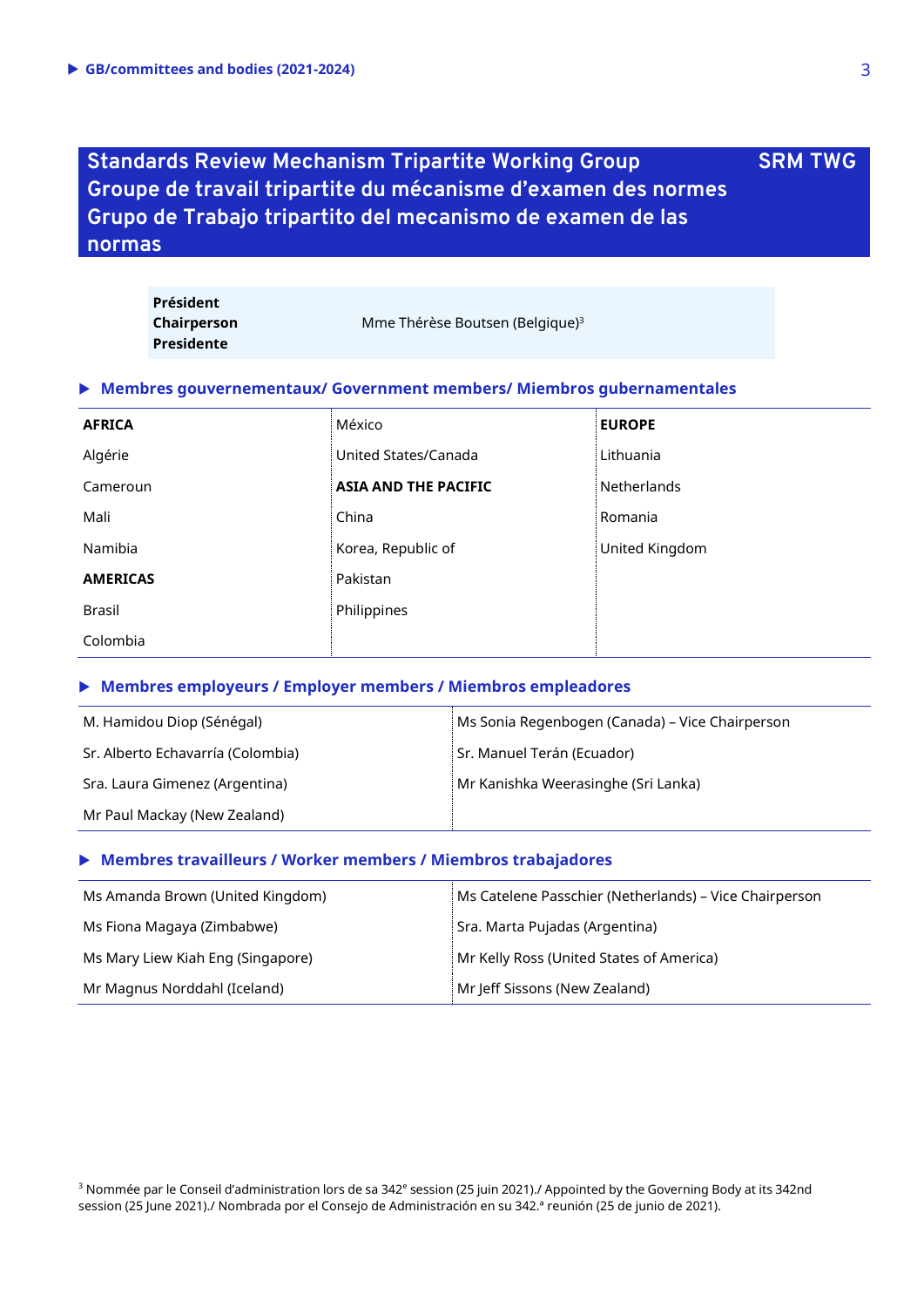**Tripartite working group on full, equal and democratic participation in the ILO's tripartite governance**

**Groupe de travail tripartite chargé de la question de la pleine participation, démocratique et sur un pied d'égalité, à la gouvernance tripartite de l'OIT**

**Grupo de Trabajo tripartito sobre la participación plena, equitativa y democrática en la gobernanza tripartita de la OIT**

| <b>Présidents</b>   | Mr Aniefiok Essah (Nigeria)         |
|---------------------|-------------------------------------|
| <b>Chairpersons</b> | Mme Valérie Berset-Bircher (Suisse) |
| <b>Presidentes</b>  |                                     |

### **Membres gouvernementaux/ Government members/ Miembros gubernamentales**

| <b>AFRICA</b>       | Ecuador                     | <b>EASTERN EUROPE</b>     |
|---------------------|-----------------------------|---------------------------|
| Algérie             | Guatemala                   | <b>Bulgaria</b>           |
| <b>Burkina Faso</b> | México                      | Croatia                   |
| Cameroun            | Panamá                      | Estonia                   |
| Egypt               | Perú                        | Lithuania                 |
| Ethiopia            | <b>ASIA AND THE PACIFIC</b> | Poland                    |
| Gabon               | Australia                   | <b>Russian Federation</b> |
| Malawi              | Bangladesh                  | Slovenia                  |
| Mali                | India                       | <b>WESTERN EUROPE</b>     |
| Maroc               | Indonesia                   | Belgique                  |
| Namibia             | Iran (Islamic Republic of)  | France                    |
| Nigeria             | Japan                       | Germany                   |
| Uganda              | Lebanon                     | Italy                     |
| Rwanda              | Nepal                       | España                    |
| Zimbabwe            | Philippines                 | Suisse                    |
| <b>AMERICAS</b>     | Republic of Korea           | United Kingdom            |
| Argentina           | Saudi Arabia                |                           |
| <b>Barbados</b>     | Thailand                    |                           |
| Canada              |                             |                           |
| Chile               |                             |                           |
| Colombia            |                             |                           |
| Costa Rica          |                             |                           |

**TWGD**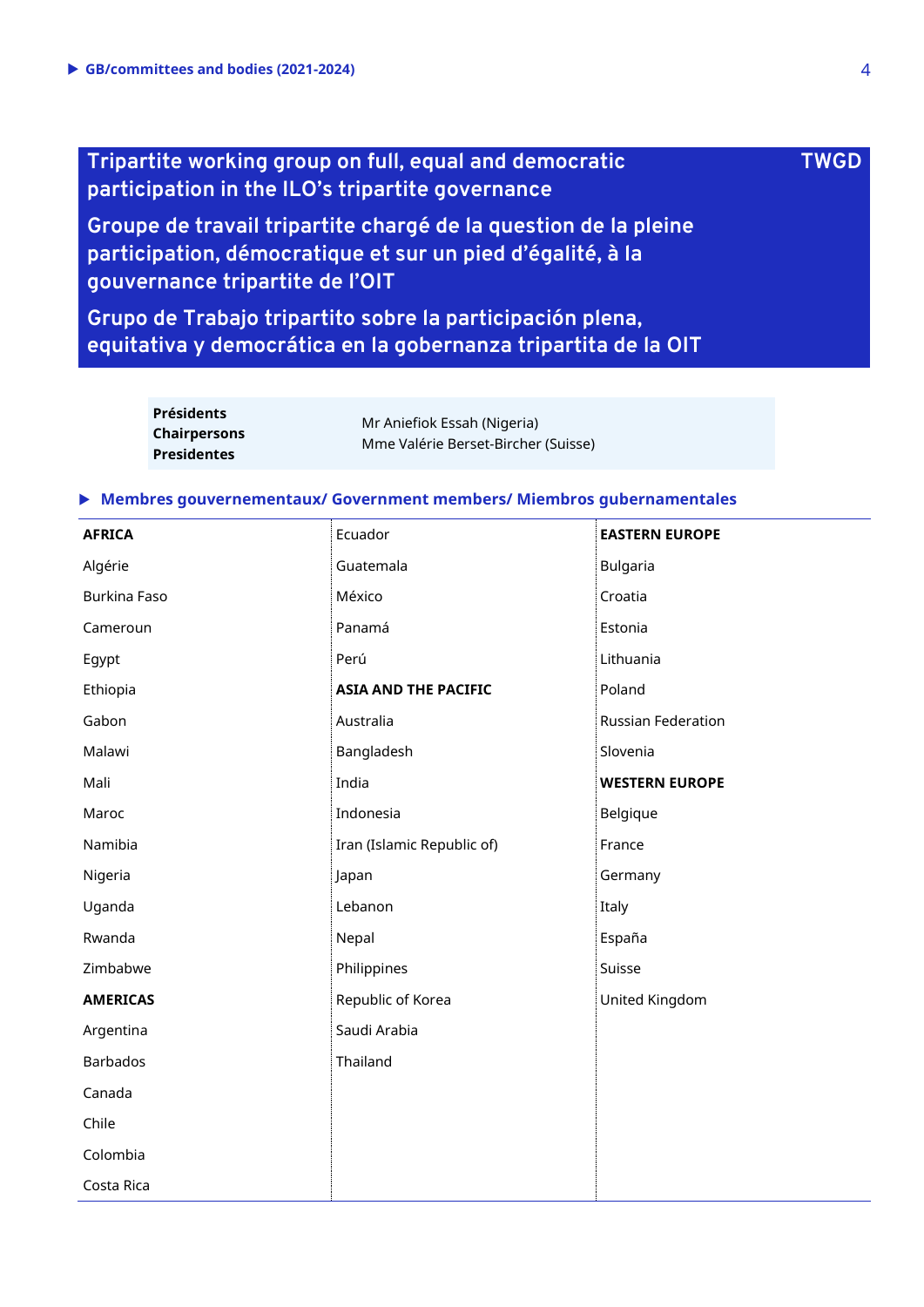**Secrétariat du groupe des employeurs / Employers' group secretariat / Secretaria del grupo de los empleadres**

Ms Maria Paz Anzorreguy, International Organisation of Employers

 **Secrétariat du groupe des travailleurs / Workers' group secretariat / Secretaria del grupo de los trabajadores**

Ms Raquel González, International Trade Union Confederation

The President of the Piedmont Region (or his substitute)

# <span id="page-4-2"></span><span id="page-4-1"></span><span id="page-4-0"></span>**Conseil du Centre international de formation de l'OIT Board of the International Training Centre of the ILO Consejo del Centro Internacional de Formación de la OIT**

**Turin Centre**

**Président Chairperson Presidente** Mr Guy Ryder (ex oficio) Directeur général du BIT/ Director-General of the ILO/ Director General de la OIT

#### **Membres gouvernementaux/ Government members/ Miembros gubernamentales**

| Membres titulaires / regular members / miembros titulares                                                                                                                                                                                             |                                                             |                                                                                         |
|-------------------------------------------------------------------------------------------------------------------------------------------------------------------------------------------------------------------------------------------------------|-------------------------------------------------------------|-----------------------------------------------------------------------------------------|
| <b>Barbados</b>                                                                                                                                                                                                                                       | France                                                      | Nigeria                                                                                 |
| Belgique                                                                                                                                                                                                                                              | Germany                                                     | Pakistan                                                                                |
| <b>Brasil</b>                                                                                                                                                                                                                                         | Japan                                                       | Uganda                                                                                  |
| China                                                                                                                                                                                                                                                 | Maroc                                                       | United States of America                                                                |
|                                                                                                                                                                                                                                                       | Membres suppléants / Subsitute members / Miembros suplentes |                                                                                         |
| Cameroun                                                                                                                                                                                                                                              | Eswatini                                                    | Rwanda                                                                                  |
| Chile                                                                                                                                                                                                                                                 | Namibia                                                     | Sénégal                                                                                 |
| Secretary: the Director of the Turin Centre<br>Secretario: el Director del Centro de Turín<br>Membre désigné par le gouvernement italien<br>Member appointed by the Italian Government<br>Miembro designado por el Gobierno italiano                  |                                                             | Représentant du gouvernement<br>Government representative<br>Representante del Gobierno |
| Membre désigné par la ville de Turin: le Maire de Turin<br>(ou son suppléant)<br>Member appointed by the City of Turin: The Mayor of Turin<br>(or his substitute)<br>Miembro designado por la Ciudad de Turín: el Alcalde de Turín<br>(o su suplente) |                                                             | M. S. LO RUSSO                                                                          |
| Le Président de la Région Piémont (ou son suppléant)                                                                                                                                                                                                  |                                                             | M. A. CIRIO                                                                             |